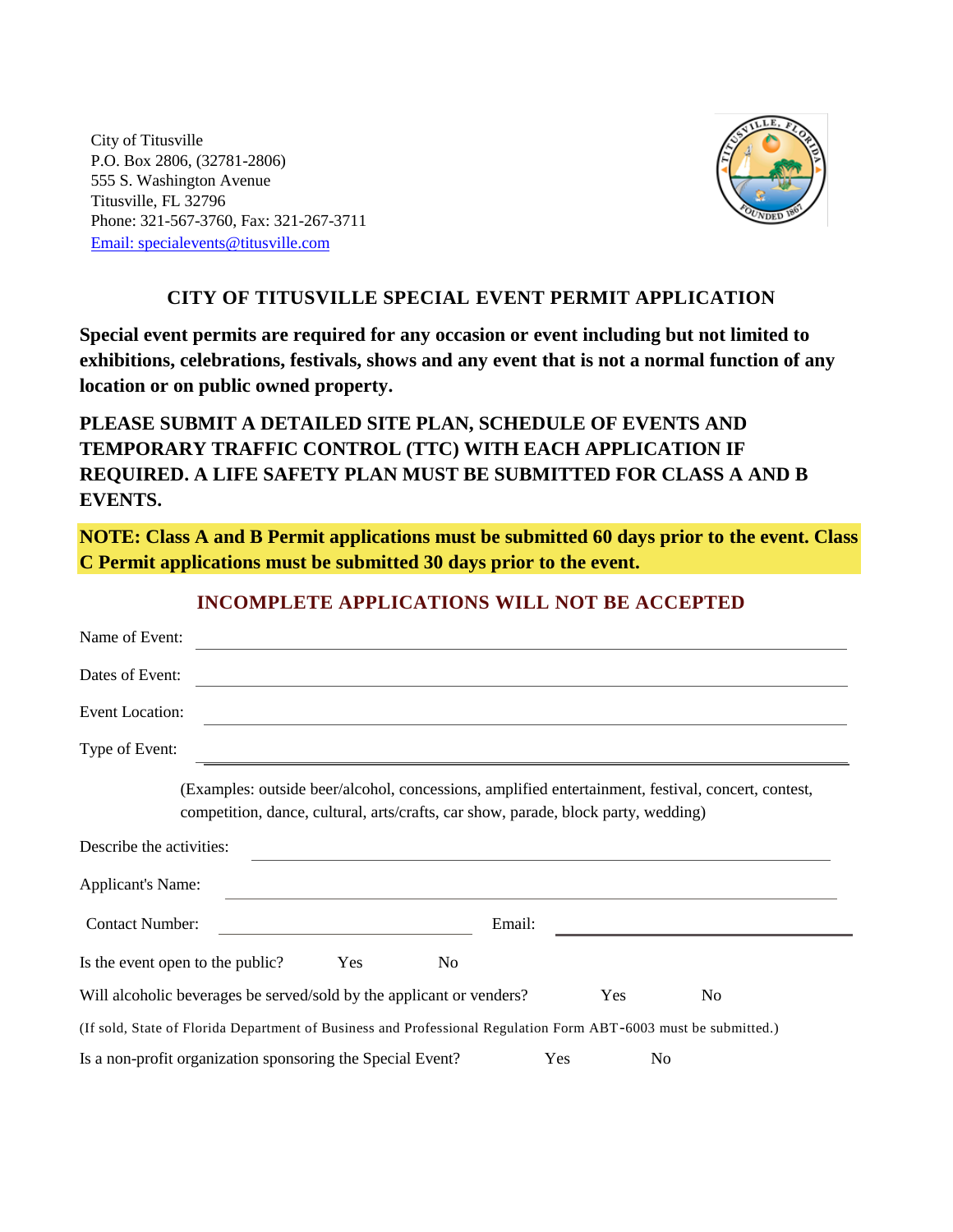## **Please indicate the number of each tent, ride, booths, and food concessions:**

| <b>Amusement Rides:</b> | Booths:          | Food Concessions: | <b>Fireworks Display:</b> |
|-------------------------|------------------|-------------------|---------------------------|
| Fair/Festival:          | Carnival/Circus: | Outside Music:    | Parade/Race:              |

## **Mobile Food Venders (please list by name of vender)**

**Note:** Food Concession, Food Truck and Firework Display require inspection from the Fire Marshall. Please call 321-567-3794 to schedule an inspection

Temporary Tent(s) (required for tents with sides): Size: \_\_\_\_\_\_\_\_\_\_\_\_\_\_\_\_\_\_\_\_\_\_\_\_

Temporary stage(s): Size: \_\_\_\_\_\_\_\_\_\_\_\_\_\_\_\_\_\_\_\_\_\_\_\_\_\_\_\_\_\_\_\_\_\_\_\_\_\_\_\_\_\_\_\_\_\_\_\_\_\_\_

Others:

If outside musical entertainment is to be part of the proposed activity, please describe the planned musical entertainment and amplification system to be used: \_\_\_\_\_\_\_\_\_\_\_\_\_\_\_\_\_\_\_\_\_\_

## **Length of time amusement/display/entertainment is to be operated:**

| <b>Hours of Operation</b>       | <b>From</b>    | To        | # of Spectators |
|---------------------------------|----------------|-----------|-----------------|
| <b>Sunday</b>                   |                |           |                 |
| <b>Monday</b>                   |                |           |                 |
| <b>Tuesday</b>                  |                |           |                 |
| Wednesday                       |                |           |                 |
| <b>Thursday</b>                 |                |           |                 |
| Friday                          |                |           |                 |
| <b>Saturday</b>                 |                |           |                 |
| <b>City Services Requested:</b> | Water hook-up: | Location: |                 |

| Garbage: | Police: |  | Fire/EMS: |
|----------|---------|--|-----------|
|----------|---------|--|-----------|

**(For Police and Fire services, please submit Off-Duty Employment Form included in this package.)**

**Road closure for public, private roadways must submit a Temporary Traffic Control (TTC) Plan with the completed Special Event application.**

**For State Road Closure Form 850-040-65, State of Florida Department of Transportation Temporary Closing of State Permit must be submitted (included in the package)**

Location to be closed:

Time of closure: From: To: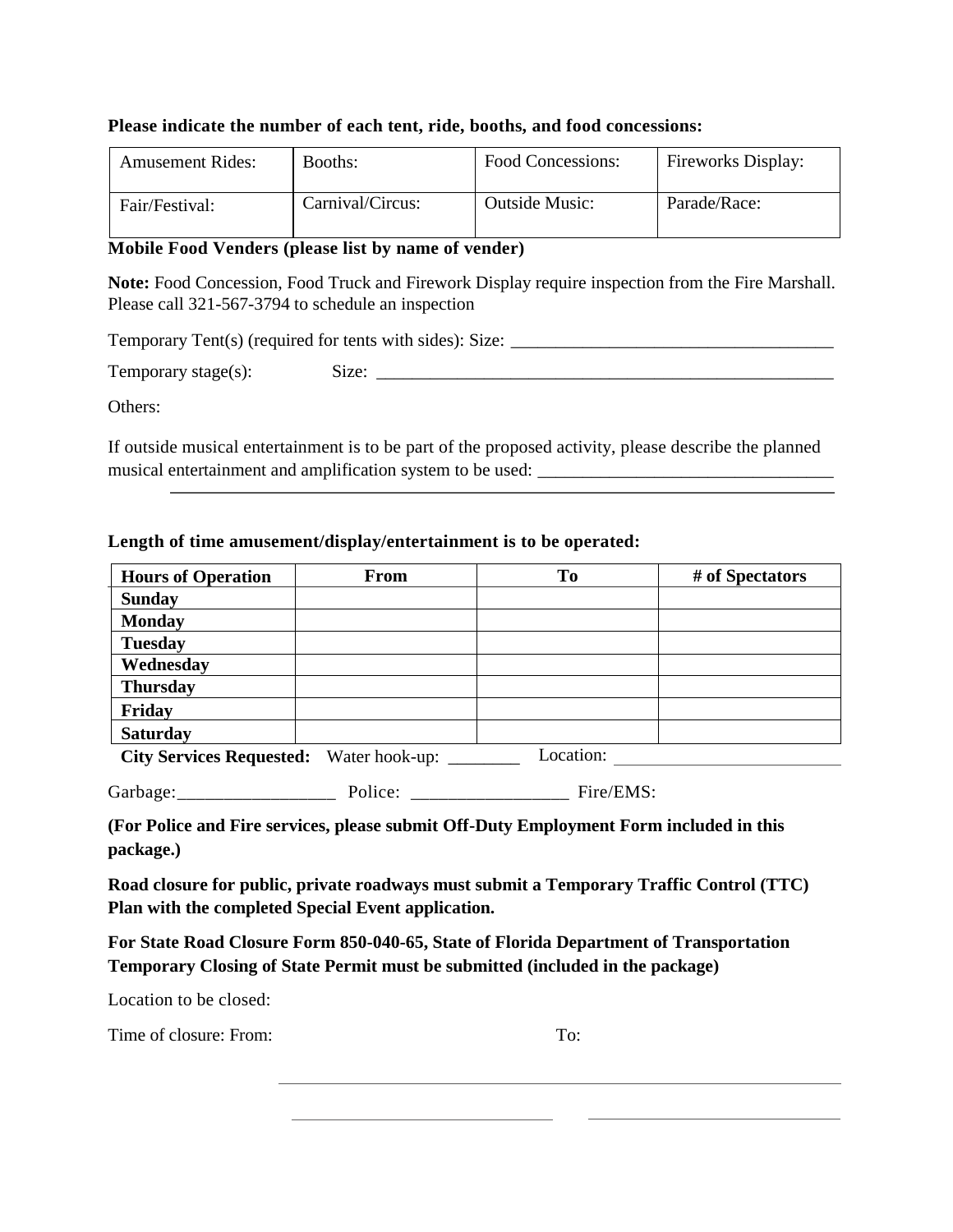## **CITY OF TITUSVILLE**

## **STREET CLOSING**

| Day, date, and time of closing: | A.M. P.M. |           |
|---------------------------------|-----------|-----------|
| Day, date, and time of opening: |           | A.M. P.M. |
| Street name and direction:      |           |           |
| Detour (if any):                |           |           |
|                                 |           |           |
|                                 |           |           |

Department/Agency doing the work:

## **NOTIFY THE FOLLOWING DEPARTMENTS/AGENCIES BY FAX:**

| <b>Brevard County Fire/Emergency Services</b>     | 321-633-2057 |
|---------------------------------------------------|--------------|
| <b>Brevard County School Board Transportation</b> | 321-264-3055 |
| <b>Brevard County Sheriff's Office</b>            | 321-264-5067 |
| Space Coast Area Transit (SCAT bus)               | 321-633-1905 |
| <b>Titusville Building Department</b>             | 321-267-3711 |
| <b>Titusville Fire Department</b>                 | 321-383-5703 |
| <b>Titusville Police Department</b>               | 321-264-7832 |
| <b>Titusville Public Works</b>                    | 321-383-5705 |
| <b>Titusville Solid Waste Recycling Division</b>  | 321-383-5759 |
| <b>Titusville Water Resources Department</b>      | 321-383-5653 |
| <b>United States Post Office</b>                  | 321-267-3596 |
| <b>Jim Thomas (Channel 99)</b>                    | 321-383-6704 |
| <b>Florida Today (Road Watch)</b>                 | 321-242-6620 |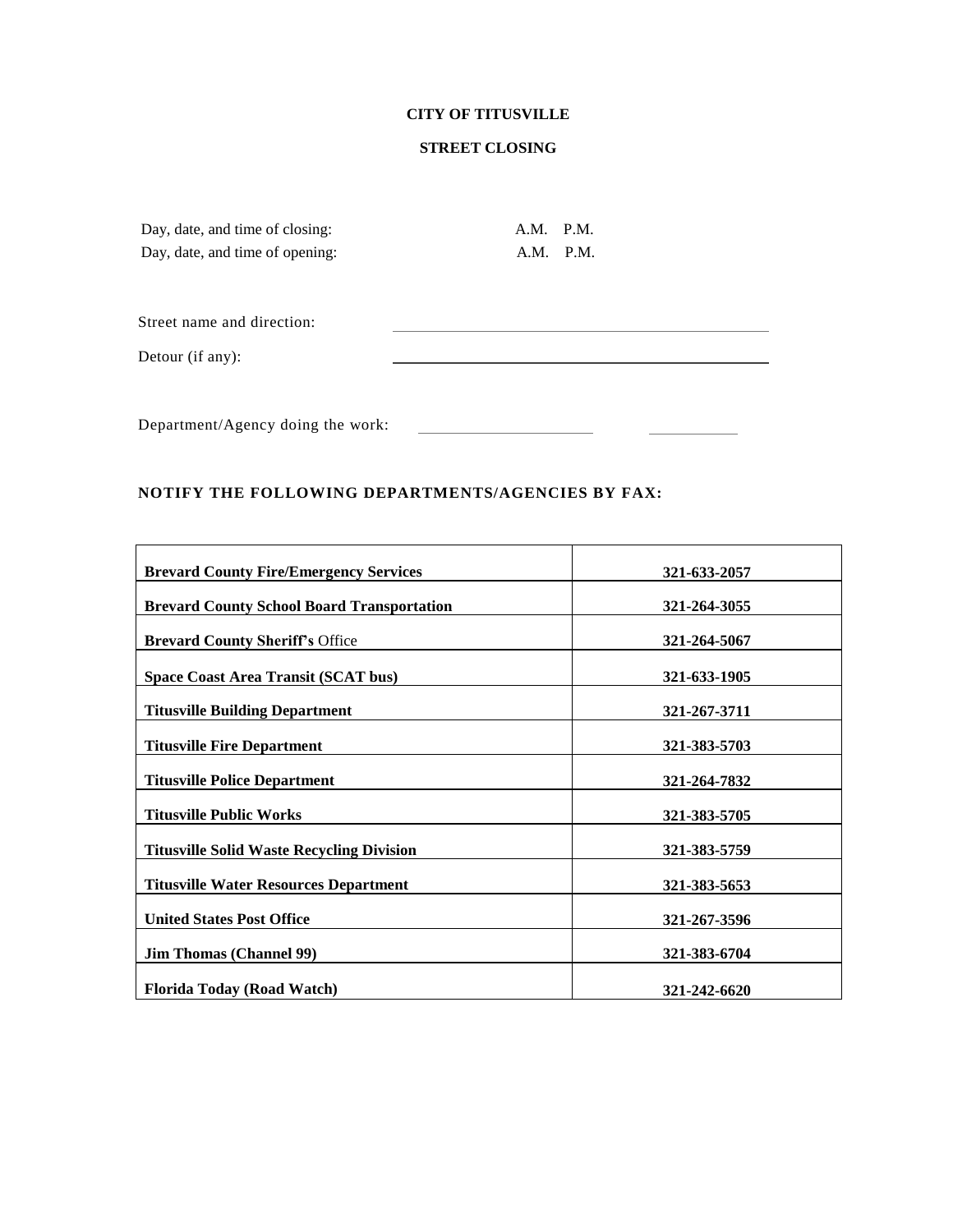STATE OF FLORIDA DEPARTMENT OF TRANSPORTATION

### **TEMPORARY CLOSING OF STATE ROAD PERMIT**

850-040-65 **MAINTENANCE** 12/11

| Date: <u>_____________________</u>                  |                                              |                                                                                                                                                                                                                                      |  |
|-----------------------------------------------------|----------------------------------------------|--------------------------------------------------------------------------------------------------------------------------------------------------------------------------------------------------------------------------------------|--|
|                                                     |                                              |                                                                                                                                                                                                                                      |  |
|                                                     |                                              |                                                                                                                                                                                                                                      |  |
|                                                     |                                              | Address <b>contract and a set of the contract of the contract of the contract of the contract of the contract of the contract of the contract of the contract of the contract of the contract of the contract of the contract of</b> |  |
|                                                     |                                              |                                                                                                                                                                                                                                      |  |
|                                                     | <b>Organization Requesting Special Event</b> |                                                                                                                                                                                                                                      |  |
|                                                     |                                              |                                                                                                                                                                                                                                      |  |
|                                                     |                                              |                                                                                                                                                                                                                                      |  |
|                                                     |                                              |                                                                                                                                                                                                                                      |  |
|                                                     |                                              |                                                                                                                                                                                                                                      |  |
|                                                     |                                              |                                                                                                                                                                                                                                      |  |
| Start Time __________________ End Time ____________ |                                              |                                                                                                                                                                                                                                      |  |
|                                                     |                                              |                                                                                                                                                                                                                                      |  |
|                                                     |                                              | ,我们也不会有什么。""我们的人,我们也不会有什么?""我们的人,我们也不会有什么?""我们的人,我们也不会有什么?""我们的人,我们也不会有什么?""我们的人                                                                                                                                                     |  |
|                                                     |                                              |                                                                                                                                                                                                                                      |  |
|                                                     |                                              |                                                                                                                                                                                                                                      |  |
|                                                     |                                              | Description of Special Event <b>Exercise Section Act 2014</b>                                                                                                                                                                        |  |
|                                                     |                                              |                                                                                                                                                                                                                                      |  |
|                                                     |                                              |                                                                                                                                                                                                                                      |  |
|                                                     |                                              | _ … … … _ … …                                                                                                                                                                                                                        |  |

#### **Law Enforcement Agency Responsible for Traffic Control**

Name of Agency

### **US Coast Guard Approval for Controlling Movable Bridge**

Not Applicable ❑

Copy of USCG Approval Letter Attached ❑

**Bridge** Location

The Permittee will assume all risk of and indemnify, defend and save harmless the State of Florida and the FDOT from and against any and all loss, damage, cost or expense arising in any manner on account of the exercise of this event.

The Permittee shall be responsible to maintain the portion of the state road it occupies for the duration of this event, free of litter and providing a safe environment to the public.

| <b>Signatures of Authorization</b> |                            |      |  |
|------------------------------------|----------------------------|------|--|
| Event Coordinator                  | Signature ________________ | Date |  |
| Law Enforcement<br>Name/Title      | Signature                  | Date |  |
| Government Official<br>Name/Title  | Signature                  | Date |  |

### **FDOT Special Conditions**

|                     | <b>FDOT Authorization</b> |      |
|---------------------|---------------------------|------|
| Title<br>Nan<br>ne/ | Signature<br>ت·           | Date |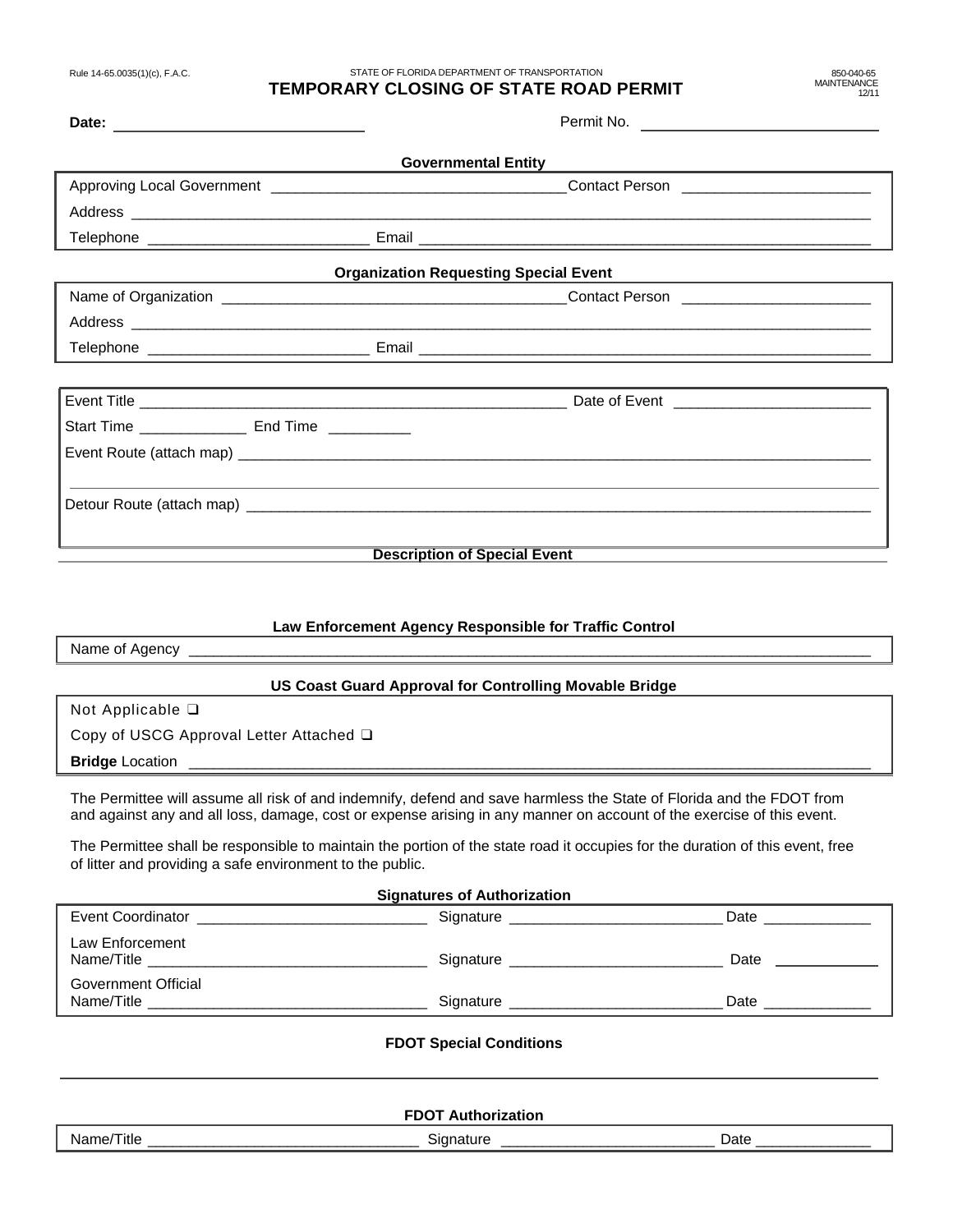#### **TITUSVILLE POLICE DEPARTMENT OFF-DUTY EMPLOYMENT FORM**

#### **NOTICE TO PRIVATE EMPLOYER**

Employers who hire a Titusville police officer for enforcement-related off-duty employment must recognize that the primary duty, obligation, and responsibility of the officer is to the Titusville Police Department. A police officer is subject to call at any time for emergencies, special assignments, or overtime duty, and no off-duty employment shall infringe on this obligation.

**There will be no illegal activity on the premises, approved by the owner or not, while a police officer is assigned to duty.**

During the course of the officer's enforcement-related off-duty employment, the Titusville Police Department may make reasonable inquiries of the officer to ensure that his or her off-duty employment does not constitute a conflict of interest or interfere with the officer's primary duties as a law enforcement officer. The employer consents to the release of the offi cer's work-related records if requested by the Police Department. A supervisor of the Titusville Police Department may visit the offduty location at any time to ensure that Departmental Policies are being adhered to.

During the course of the officer's enforcement-related off-duty employment, the law enforcement officer must make any law enforcement decisions.

The private employer assumes the responsibility for the prompt payment for services rendered by Titusville Police officers upon receipt of billing from the City. Employers will be required to hire off-duty police officers for a minimum of four (4) hours. **Individual private citizens must make payment at the time of submission of the contract. Private businesses/employers requesting services for a one-time event must also make payment at the time of submission of the contract.**

The City of Titusville will provide Worker's Compensation coverage for an officer working an enforcement-related off-duty job. The Worker's Compensation coverage will be based on the officer's normal (City) salary.

**Employers recognize that the City may not be able to supply officers for all hours requested by the employer and the City assumes no liability or responsibility to provide officers if they are not available when requested by the employer.** Employer will not be billed for requested days/hours officers cannot work.

#### **ACCEPTANCE OF CONDITIONS**

**I/We have not been convicted of a Felony crime, nor am I/are we under indictment for any Felony criminal matters at this time.**

I/We, the undersigned, do hereby accept the terms and conditions referenced in this contract and agree to abide by said terms and conditions in their totality. My/Our signature(s) below is/are an acknowledgement of full understanding and acceptance of the conditions set forth in the Off-Duty Employment form.

INVe, as a private employer, have read and understand the provisions set forth in this document and agree to abide by said provisions.

I/We, as private employer, agree to indemnify and hold the City harmless by reason of any and all claims that may arise out of the employment **of** off-duty police officers.

PRIVATE EMPLOYER:

| FNIVAIL LIVIFLUILN.                     |                      |       |             |
|-----------------------------------------|----------------------|-------|-------------|
|                                         | <b>SIGNATURE</b>     | TITLE | <b>DATE</b> |
|                                         |                      |       |             |
| REPRESENTING:                           |                      |       |             |
|                                         | <b>BUSINESS NAME</b> |       |             |
|                                         |                      |       |             |
|                                         |                      |       |             |
| WITNESSED BY:                           |                      |       |             |
|                                         | <b>SIGNATURE</b>     | TITLE | <b>DATE</b> |
| Rev. No. 7 (Jan. 30 2020) - Page 1 of 2 |                      |       |             |
|                                         |                      |       |             |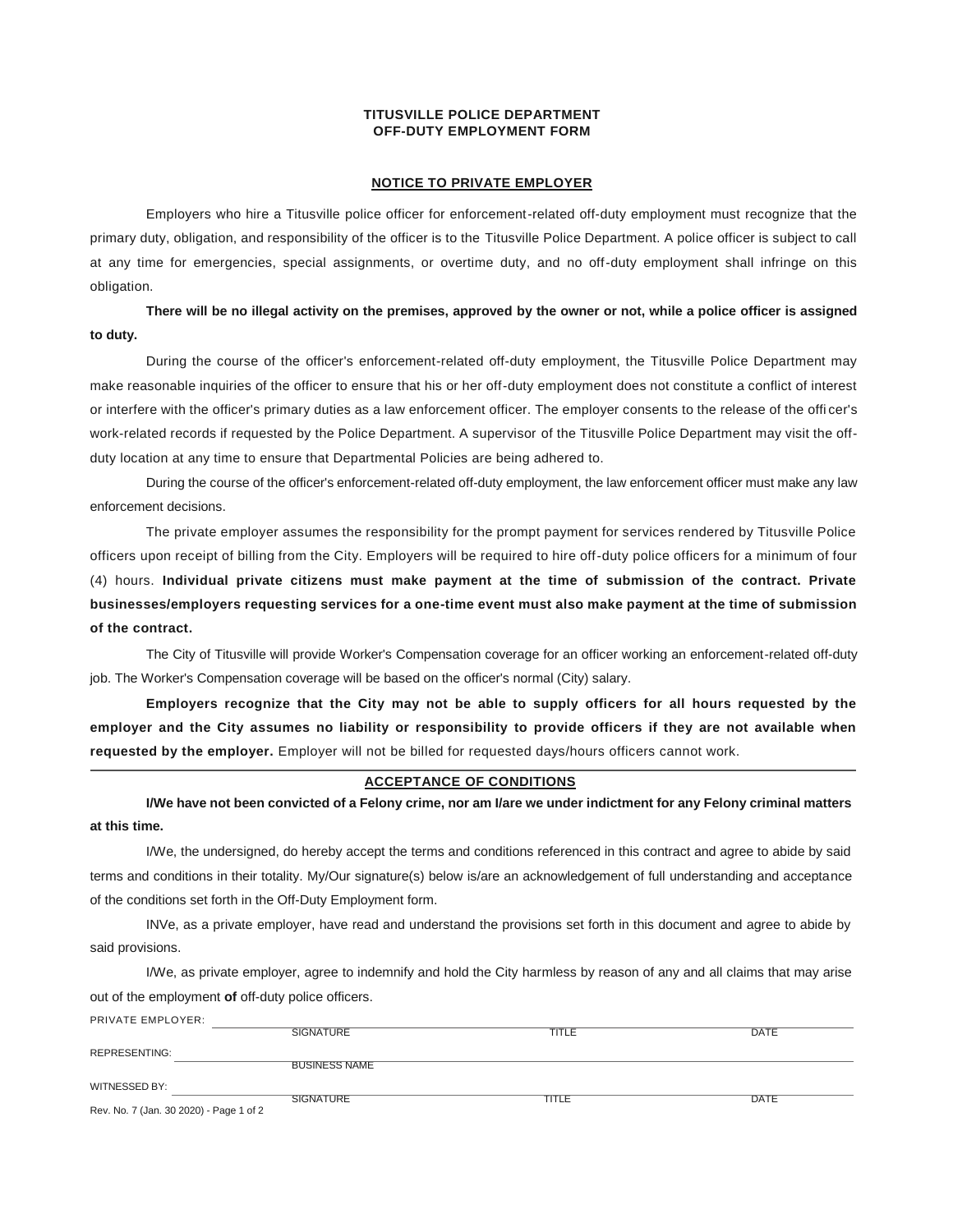## **TITUSVILLE POLICE DEPARTMENT OFF-DUTY EMPLOYMENT FORM**

|                                                                                                                                                                                                                                                                              |                                               |                                                                                              | Date:                                   |                     |                                                          |                                                   |              |
|------------------------------------------------------------------------------------------------------------------------------------------------------------------------------------------------------------------------------------------------------------------------------|-----------------------------------------------|----------------------------------------------------------------------------------------------|-----------------------------------------|---------------------|----------------------------------------------------------|---------------------------------------------------|--------------|
|                                                                                                                                                                                                                                                                              | <b>BUSINESS OR ORGANIZATION:</b>              |                                                                                              |                                         |                     |                                                          |                                                   |              |
|                                                                                                                                                                                                                                                                              | <b>CURRENT BILLING ADDRESS:</b>               |                                                                                              |                                         |                     |                                                          | $P.O.$ #                                          |              |
|                                                                                                                                                                                                                                                                              | <b>PRINCIPAL BUSINESS OR ACTIVITY AT THIS</b> |                                                                                              |                                         |                     |                                                          |                                                   |              |
|                                                                                                                                                                                                                                                                              |                                               | ADDRESS: BUSINESS OR ORGANIZATION PHONE #                                                    |                                         | FAX#                |                                                          |                                                   |              |
|                                                                                                                                                                                                                                                                              | <b>ADDRESS/LOCATION OF EVENT:</b>             |                                                                                              |                                         |                     |                                                          |                                                   |              |
|                                                                                                                                                                                                                                                                              | <b>CONTACT PERSON'S NAME:</b>                 |                                                                                              |                                         |                     | <b>DATE OF BIRTH:</b>                                    |                                                   |              |
| <b>E-MAIL ADDRESS:</b>                                                                                                                                                                                                                                                       |                                               |                                                                                              |                                         |                     |                                                          |                                                   |              |
|                                                                                                                                                                                                                                                                              | <b>CONTACT PERSON'S ADDRESS:</b>              |                                                                                              |                                         |                     |                                                          |                                                   |              |
|                                                                                                                                                                                                                                                                              | <b>CONTACT PERSON'S PHONE:</b>                | DAY#                                                                                         |                                         |                     | <b>NIGHT</b>                                             |                                                   |              |
|                                                                                                                                                                                                                                                                              | Will alcohol be present?                      | Yes $\Box$ No $\Box$                                                                         |                                         |                     | <b>Estimated number of persons expected:</b>             |                                                   |              |
|                                                                                                                                                                                                                                                                              | Will a police vehicle be required?            | Yes $\Box$<br>No                                                                             |                                         |                     | Will traffic control be required? Yes $\square$          |                                                   | No $\square$ |
|                                                                                                                                                                                                                                                                              |                                               | Employers will be required to hire off-duty police officers for a minimum of four (4) hours. |                                         |                     |                                                          |                                                   |              |
|                                                                                                                                                                                                                                                                              | <b>DATES</b><br><b>REQUESTED</b>              | <b>HOURS OF</b><br><b>EMPLOYMENT</b><br><b>4 HOUR MINIMUM</b>                                | NO.<br><b>OFFICERS</b><br><b>NEEDED</b> | NO.<br><b>HOURS</b> | <b>PAY RATE</b><br><b>PER HOUR</b><br><b>FOR OFFICER</b> | <b>Estimated</b><br><b>Amount to</b><br>be billed |              |
|                                                                                                                                                                                                                                                                              |                                               |                                                                                              |                                         |                     | \$39.00                                                  |                                                   |              |
|                                                                                                                                                                                                                                                                              |                                               |                                                                                              |                                         |                     | \$39.00                                                  |                                                   |              |
|                                                                                                                                                                                                                                                                              |                                               |                                                                                              |                                         |                     | \$39.00                                                  |                                                   |              |
|                                                                                                                                                                                                                                                                              |                                               |                                                                                              |                                         |                     | \$39.00                                                  |                                                   |              |
|                                                                                                                                                                                                                                                                              |                                               |                                                                                              |                                         |                     | \$39.00                                                  |                                                   |              |
|                                                                                                                                                                                                                                                                              |                                               |                                                                                              |                                         |                     | \$39.00                                                  |                                                   |              |
| *Plus convenience fee based upon selected payment method. 8%-Manual, 7% Credit Card, and 5% for ACH<br>*If ongoing security, duration of contract: _____, 20_thru __________, 20<br>Use the space provided to give details of the EVENT or details of the SERVICES REQUIRED: |                                               |                                                                                              |                                         |                     |                                                          |                                                   |              |
|                                                                                                                                                                                                                                                                              |                                               |                                                                                              |                                         |                     |                                                          |                                                   |              |
|                                                                                                                                                                                                                                                                              |                                               |                                                                                              |                                         |                     |                                                          |                                                   |              |
|                                                                                                                                                                                                                                                                              |                                               |                                                                                              |                                         |                     |                                                          |                                                   |              |
|                                                                                                                                                                                                                                                                              |                                               |                                                                                              |                                         |                     |                                                          |                                                   |              |
| <b>PRIVATE EMPLOYER:</b>                                                                                                                                                                                                                                                     |                                               |                                                                                              |                                         |                     |                                                          |                                                   |              |
|                                                                                                                                                                                                                                                                              |                                               | <b>SIGNATURE</b>                                                                             |                                         | <b>TITLE</b>        |                                                          | <b>DATE</b>                                       |              |
| <b>APPROVED BY:</b>                                                                                                                                                                                                                                                          |                                               | <b>SIGNATURE</b>                                                                             |                                         | <b>TITLE</b>        |                                                          | <b>DATE</b>                                       |              |